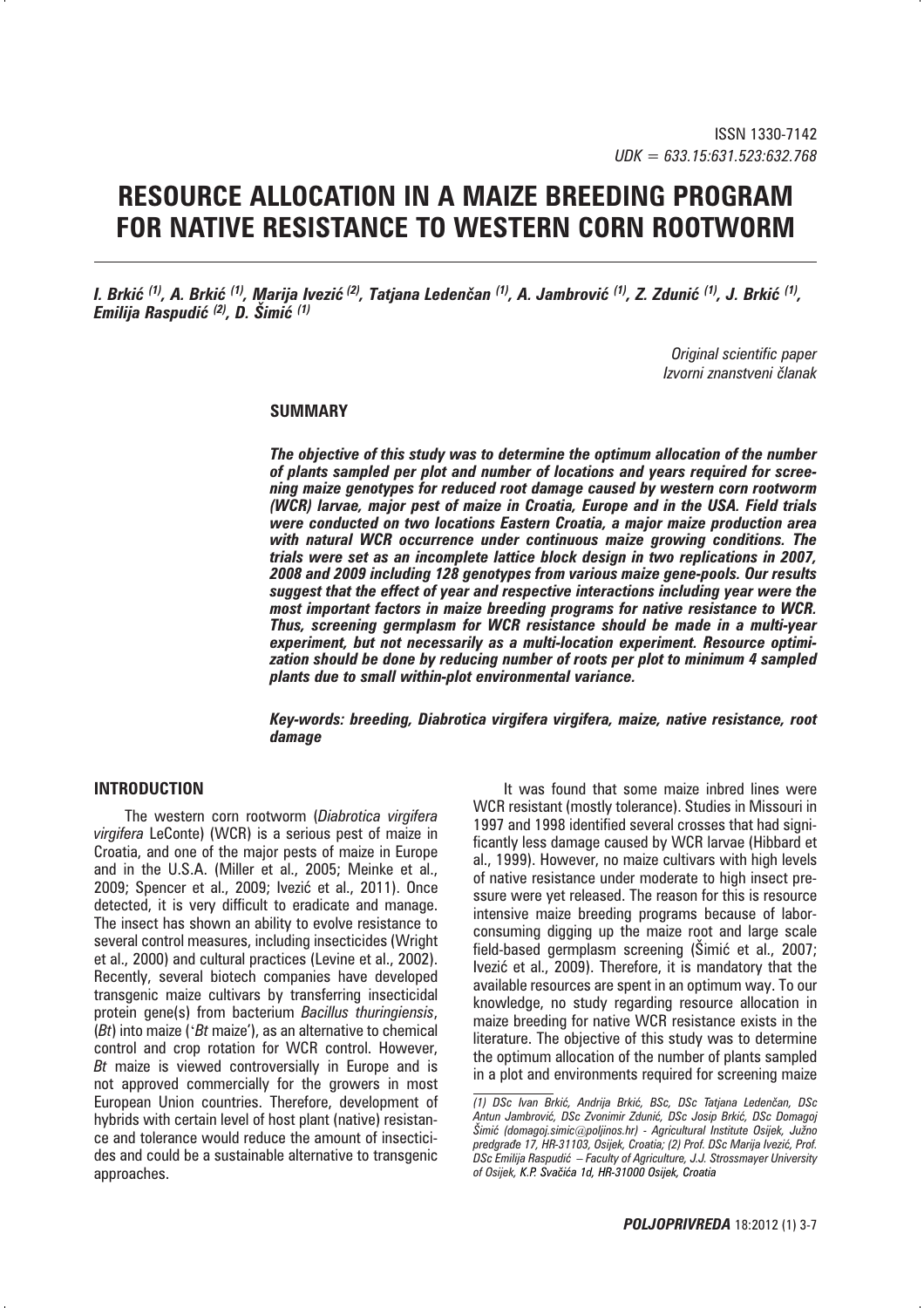genotypes for reduced root damage adapted to the climatic conditions of Eastern Croatia.

#### **MATERIAL AND METHODS**

Field experiments were conducted on locations, Osijek and Karanac in Eastern Croatia, a major maize production area with natural WCR occurrence under continuous maize growing conditions. The trials were set as an incomplete lattice block design (Cochran and Cox, 1957) in two replications in 2007, 2008 and 2009. Genotypes (128) from various maize gene-pools were screened including inbred lines of Agricultural Institute Osijek, well known U.S. public lines, a highly susceptible hybrid of B37 $\times$ H84 consisted of two public lines and seven synthetic populations from Missouri (courtesy of B.E. Hibbard, ARS-USDA) which express certain amount of resistance (tolerance) against *Diabrotica* (Prischmann et al., 2007): CRW-8-1a, CRW-8-1b, CRW-8-2, CRW3(S1)(C6), CRW2(C5), NGSDCRW(S2)C4, and LH51×CRW3(S1)C6. Iowa State University 0-3 Node Injury Scale (Oleson et al., 2005) was used to evaluate root damage ratios. Damage (injury) ratios from five individual plants of each plot were averaged to obtain plot mean for every maize genotype in each replication and location.

In the first step of the statistical analysis, individual ANOVA for lattice design (LD) (Cochran and Cox, 1957) was performed for every location and year (total of six trials). Effective mean square error (EMSE) for LD, relative efficiency (RE) for LD and repeatability (Rep) were calculated as intra-environment parameters of optimal setting. Details about these parameters were presented by Šimić et al., 2004 for maize stalk rot. Briefly, EMSE = (Intrablock MSE) (1+k $\mu$ ) where k = block size,  $\mu$  $=$  correction factor for LD [(MS $_{\text{block}}$ -Intrablock MSE)/  $k^2MS_{block}$ ], MSE=means square error; RE = 100  $[Block( $\overline{adj$ usted)$ SS + Intrablock error SS] / k( $k^2 - 1$ ) EMSE, where SS = sum of squares and  $\text{Rep} = \sigma_g^2 / \sigma^2$ <br>+ FMSE, where  $\sigma^2$  = genotypic variance component EMSE, where  $s3 = \sinh \theta$  squares and  $nep = \theta \frac{1}{g} / \theta \frac{1}{g}$ <br>+ EMSE, where  $\sigma^2 \frac{1}{g}$  genotypic variance component. All variance components in this study were estimated according to Searle (1971).

We used heritability estimate (H) (Holland et al., 2003) and information on the relative magnitudes of genetic, genetic x environmental, and error variances to optimize allocation of resources. Adjusted means from individual experiments were combined in an acrossenvironments analysis to obtain estimates of variance components: the genotypic variance  $\sigma^2$  location variance  $\sigma^2$  corresport <sup>2</sup><sub>g</sub>, year variance .<br>Vi  $\frac{2}{y}$ , location variance  $\sigma^2$ , corresponding interaction ariance l variances ( $\sigma^2_{\mathsf{gl}},$   $\sigma^2_{\mathsf{gy}},$   $\sigma^2_{\mathsf{ly}}$   $\sigma^2_{\mathsf{gl}}$ ) and the residual variance<br> $\sigma^2_{\mathsf{e}}$ . The residual variance included between-plot error variance, within-plot environmental variance  $\sigma_{w_{(env)}}^2$ <br>and within-plot genetic variance with N=number of and within-plot genetic variance with  $N=$ number of plants (roots) sampled per plot.

Heritability estimate in the combined analysis was calculated based on entry means:

$$
H = \frac{\hat{\sigma}_{\varepsilon}^2}{\hat{\sigma}_{\varepsilon}^2 + \frac{1}{L}\hat{\sigma}_{\varepsilon'}^2 + \frac{1}{Y}\hat{\sigma}_{\varepsilon'}^2 + \frac{1}{LY}\hat{\sigma}_{\varepsilon b'}^2 + \frac{1}{LYRN}\hat{\sigma}_{\varepsilon}^2 + \frac{1}{LYRN}\hat{\sigma}_{\varepsilon (em)}^2}
$$

where  $L=$ number of locations,  $Y=$ number of years, R=number of replications.

Confidence intervals at the 95% probability level were calculated for H by the method proposed by Knapp and Bridges (1987). The PLABSTAT program package (Utz, 1995) was used for all statistical procedures. We made a simulation study based on the actual ANOVA data to detect optimal heritability by altering N and Y and the ratios  $\sigma_{g}^{2}$  :  $\sigma_{gl}^{2}$  :  $\sigma_{gy}^{2}$  :  $\sigma_{e}^{2}$  :  $\sigma_{gy}^{2}$  :  $\sigma_{gly}^{2}$  :  $\sigma_{gly}^{2}$  we lenv), when the variance component  $\sigma_{e}^{2}$  , was two times larger than variance component  $\sigma_{_{\mathsf{W}}\left(\mathsf{env}\right)}^{x}$  was two times larger than<br>respective actual ones respective actual ones.

#### **RESULTS AND DISCUSSION**

In the individual ANOVAs for lattice design, the genotype effect was highly significant in all six trials (data not shown). The mean root damage ratios averaged over all 128 genotypes were 1.62 (Osijek 2007), 1.01 (Karanac 2007), 1.57 (Osijek 2008), 2.28 (Karanac 2008) and 1.44 in both Osijek 2009 and Karanac 2009. The means indicated that there was no considerable difference between the two locations for root damage. However, according to the estimates of three parameters of the intra-environment setting across the trials (Table 1), it was demonstrated that the Osijek location was better in quality due to lower EMSE estimates, and higher percentages of RE and Rep. The lowest EMSE and the highest RE and Rep were estimated in Osijek 2009. In a comparable study for stalk rot in Eastern Croatia (Simić et al., 2004), EMSE estimates were much higher along with lower repeatabilites.

**Table 1. Estimates of three parameters of intra-environment setting for root damage in maize at two locations in three years**

Tablica 1. Vrijednosti tri procijenjena parametra unutarokolinskoga smještanja za oštećenje korijena kukuruza na dvije loka*cije kroz tri godine*

| Year<br>Godina | <b>Osijek</b> |        |        | Karanac     |        |        |
|----------------|---------------|--------|--------|-------------|--------|--------|
|                | <b>EMSE</b>   | RE (%) | Rep(%) | <b>EMSE</b> | RE (%) | Rep(%) |
| 2007           | 0.085         | 159.1  | 38.2   | 0.084       | 131.4  | 36.4   |
| 2008           | 0.079         | 196.7  | 45.8   | 0.167       | 146.4  | 43.2   |
| 2009           | 0.039         | 436.7  | 75.1   | 0.096       | 110.0  | 39.3   |

EMSE = effective mean square error - *efektivna varijanca gre{ke*; RE = relative efficiency - *relativna efikasnost*

Rep = repeatability *- ponovljivost*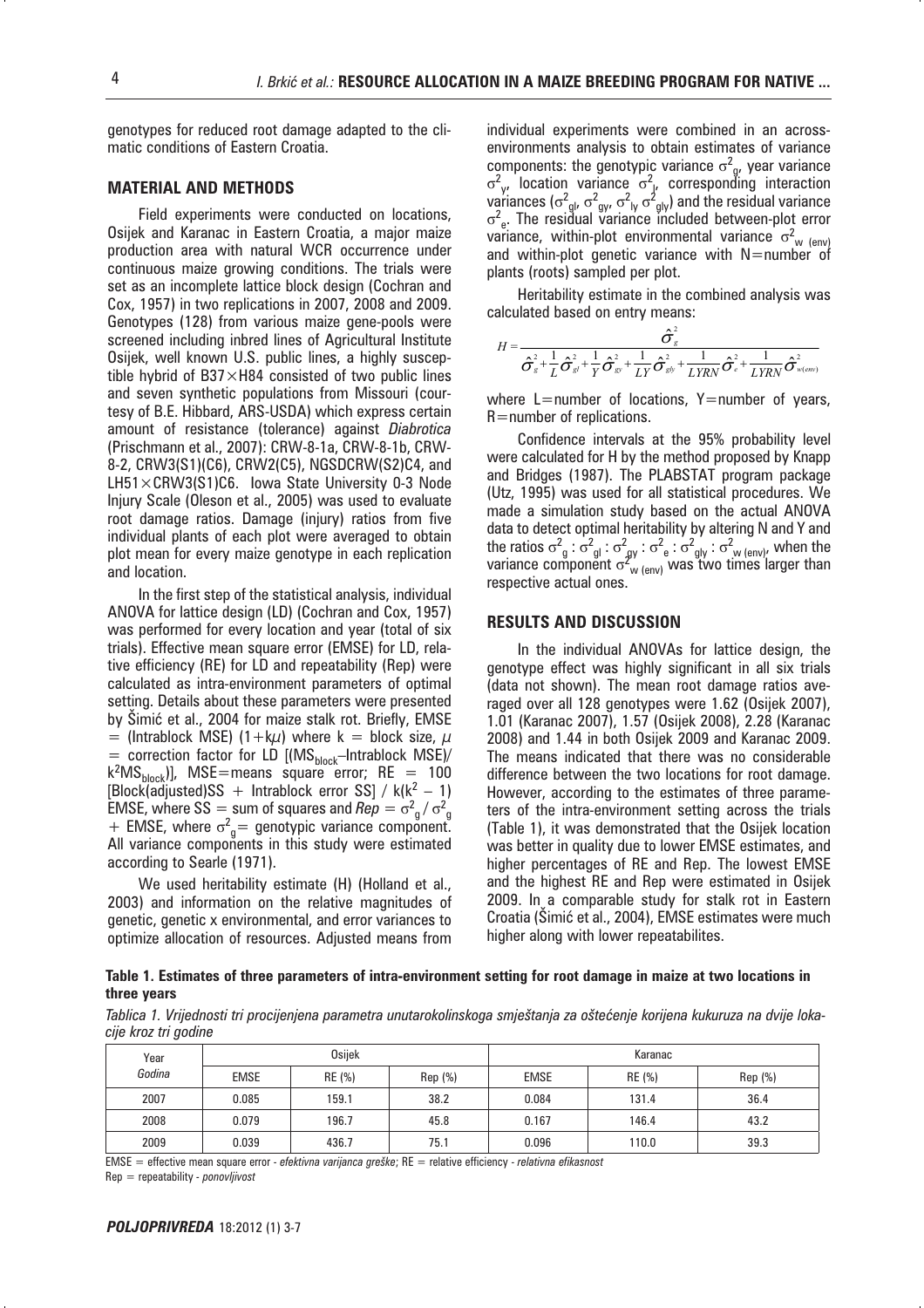Combined ANOVA revealed highly significant effects of year, genotype, as well as interaction effects of GY and GLY (Table 2). The effects of location and the GL interaction were not significant, as indicated in the individual ANOVAs. Notably largest variance had the year as main source of variation. Corresponding estimate of heritability was not small for inherently lowheritable trait of root damage caused by WCR larvae. Šimić et al. (2007) reported in a comparable study at environments in Croatia and USA about average heritability for root damage of just H=17.0. Heritability of 65.7 seems to be not overestimated since important sources of variation such as year, location, and within-plot environmental error variances were accounted for.

#### **Table 2. Combined ANOVA for root damage scored in 128 maize genotypes on two locations in three years including**  within-plot environmental variance  $\sigma^2_{w(\text{env})}$  and heritability estimate (H) with confidence intervals at the 95% proba**bility level**

Tablica 2. Kombinirana ANOVA za oštećenje korijena kod 128 genotipova na dvije lokacije kroz tri godine uključujući okolinsku varijancu unutar parcelice  $\sigma^2_{w(\text{env})}$ i heritabilnost (H) s intervalima povjerenja na razini vjerojatnosti od 95%

| <b>Source</b><br>Izvor                               | Degrees of freedom<br>Stupnjevi slobode | <b>Variance</b><br>Varijanca |
|------------------------------------------------------|-----------------------------------------|------------------------------|
| Genotype (G)                                         | 127                                     | $0.20***$                    |
| Location (L)                                         |                                         | 0.18ns                       |
| Year (Y)                                             | 2                                       | $26.59**$                    |
| GL                                                   | 127                                     | 0.08 <sub>ns</sub>           |
| GY                                                   | 254                                     | $0.13***$                    |
| GLY                                                  | 253                                     | $0.08***$                    |
| Within-plot environmental $\sigma_{w(\text{env})}^2$ |                                         | $0.45***$                    |
| $H = 65.67(55.82 - 71.34)$                           |                                         |                              |

\*\* significant at the 0.01 probability level according to F-test; ns - not significant

According to the relative magnitude of variance components, the most important is the year variance followed by the within-plot environmental variance  $\sigma^2_{\mathsf{w}(\mathsf{env})}$ . In order<br>to find out ontimum ratios of variances reflected in H, we to find out optimum ratios of variances reflected in H, we made a simulation study based on the actual ANOVA data (Figure 1). It indicates that the optimal heritability may be

obtained when number of roots sampled per plot was 4, particularly if  $\sigma^2$ <sub>w(env)</sub> was two times larger approaching to<br>the actual H. If  $\sigma^2$  , , , , were two times larger than actual the actual H. If  $\sigma_{\text{w (env)}}^2$  were two times larger than actual<br>one in a three-vear trial. H estimate would be considerably one in a three-year trial, H estimate would be considerably lower approaching to H for root damage estimated in a two year trial when  $N=1$ .

**Figure 1. Effects of number of years (Y) and number of plants (roots) sampled per plot (N) on the heritability estimate (H) for root damage caused by WCR larvae when a trial had two replications per location (R) and grown at two loca**tions (L). Cases when within-plot environmental error ( $\sigma^2_{|w| (env)}$ ) was two times larger, are marked with dashed lines

Slika 1. Učinci broja godina (Y) i broja biljaka (korijena) iskopanih po parceli (N) na heritabilnost (H) za oštećenje korijena nastaloga zbog larvi kukuruzne zlatice kada se pokus sastoji od dva ponavljanja po lokaciji (R) i dvije lokacije (L). Slučajevi kada je  $\sigma^2_{\omega_{\text{(env)}}}$ dva puta veća, označena je isprekidanom crtom

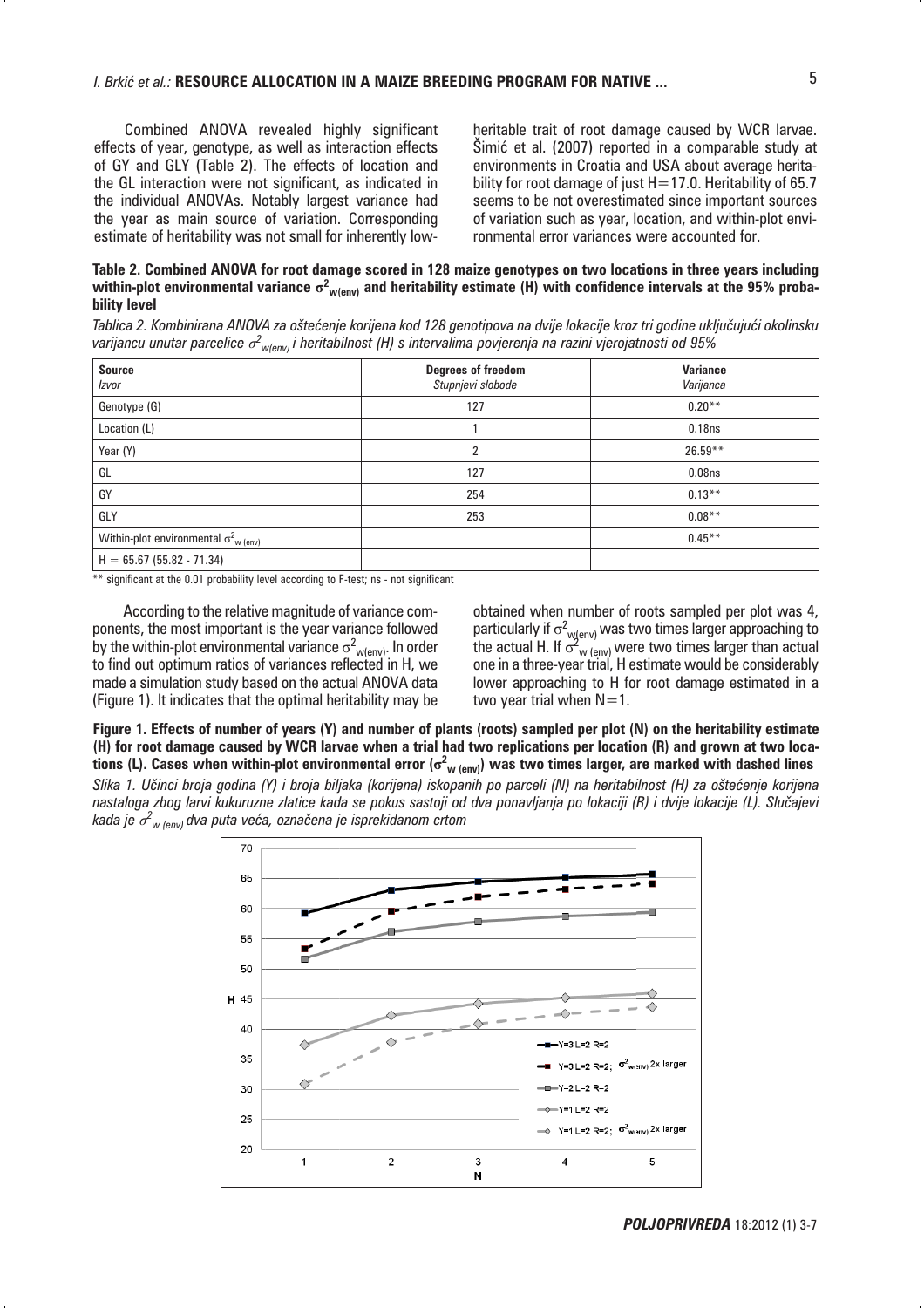#### **CONCLUSION**

Our results suggest that the effect of year and respective interactions including year were the most important factors in maize breeding programs for native resistance to WCR. Thus, screening germplasm for WCR resistance should be made in a multi-year experiment, but not necessarily as a multi-location experiment. Resource optimization should be done by reducing number of roots per plot to minimum 4 sampled plants due to small within-plot environmental variance.

#### **REFERENCES**

- 1. Cochran, W.G., Cox, G.M. (1957): Experimental Designs. Second edition, John Wiley & Sons, New York.
- 2. Hibbard, B.E., Darrah, L.L., Barry, B.D. (1999): Combining ability of resistance leads and identification of a new resistance source for western corn rootworm (Coleoptera: Chrysomelidae) larvae in corn. Maydica 44: 133–139.
- 3. Holland, J.B., Nyquist, W.E, Cervantes-Martinez, C.T. (2003): Estimating and interpreting heritability for plant breeding: an update. Plant Breeding Reviews, Volume 22, 9-104, John Wiley & Sons, New York.
- 4. Ivezić, M., Raspudić, E., Majić, I., Tollefson, J., Brmež, M., Sarajlić, A., Brkić, A. (2011): Root compensation of seven maize hybrids due to western corn rootworm (*Diabrotica virgifera virgifera LeConte)* larval injury. Bulgarian Journal of Agricultural Science 17: 107-115.
- 5. lvezić, M., Raspudić, E., Brmež, M., Majić, I., Brkić, I., Tollefson, J J., Bohn, M., Hibbard, B. E., Šimić, D. (2009): A review of resistance breeding options targeting western corn rootworm (*Diabrotica virgifera virgifera LeConte*). Agricultural and Forest Entomology 11: 307-311.
- 6. Knapp, S.J., Bridges, Jr. W.C. (1987): Confidence interval estimators for heritability for several mating and experiment designs. Theoretical and Applied Genetics 73: 759-763.
- 7. Levine, E., Spencer, J.L., Isard, S., Onstad, D.W., Gray , M.E . (2002): Adaptation of the western corn rootworm to crop rotation: evolution of a new strain in response a management practice. American Entomologist 48: 94–107.
- 8. Meinke, L.J., Sappington, T.W., Onstad, D.W., Guillemaud, T., Miller, N.J., Komáromi, J. Levay, N.,

Furlan, L., Kiss, J., Toth, F. (2009): Western corn rootworm (Diabrotica virgifera virgifera LeConte) population dynamics. Agricultural and Forest Entomology 11: 29–46.

- 9. Miller, N., Estoup, A., Toepfer, S., Bourguet, D., Lapchin, L., Derridj, S., Kim, K.S., Reynaud, P., Furlan, L., Guillemaud T. (2005): Multiple transatlantic introductions of the western corn rootworm. Science 310: 992.
- 10. Oleson, J.D., Park, Y.L., Nowatzki, T.M., Tollefson, J.J. (2005): Node-injury scale to evaluate root injury by corn rootworms (Coleoptera: Chrysomelidae). Journal of Economic Entomology 98: 1-8.
- 11. Prischmann, D.A., Dashiell, K.E., Schneider, D.J. Hibbard, B.E. (2007): Screening maize germplasm for resistance and tolerance to western corn rootworms (Col.: Chrysomelidae). Journal of Applied Entomology 131: 406-415.
- 12. Searle, S.R. (1971): Linear Models. John Wiley & Sons. New York.
- 13. Spencer, J.L., Hibbard, B.E., Moeser, J., Onstad, D.W. (2009): Behaviour and ecology of the western corn rootworm (*Diabrotica virgifera virgifera* LeConte). Agricultural and Forest Entomology 11: 9–27.
- 14. Šimić, D., Ivezić, M., Brkić, I., Raspudić, E., Brmež, M., Majić, I., Brkić, A., Ledenčan, T., Tollefson, J. J., Hibbard, B. E. (2007): Environmental and genotypic effects for western corn rootworm tolerance traits in American and European maize trials. Maydica 52: 425- 430.
- 15. Šimić, D., Pecina, M., Ledenčan, T., Zdunić, Z., Jambrović, A., Brkić, J., Brkić, I. (2004): Usporedba unutarokolinskih i međuokolinskih parametara pravilnog smještanja oplemenjivačkih pokusa. Poljoprivreda 10(1): 19-24.
- 16. Utz, A.F. (1995): PLABSTAT Version M. Ein Computerprogramm zur statistischen Analyse von pflanzenzüchterischen Experimenten. Selbstverlag Universität Hohenheim, Stuttgart.
- 17. Wright, R.J., Scharf, M.E., Meinke, L.J., Zhou, X., Siegfried, B.D., Chandler, L.D. (2000): Larval susceptibility of an insecticide resistant western corn rootworm (coleopteran: Chrysomelidae) population to soil insecticides: laboratory bioassays, assays of detoxification enzymes, and field performance. Journal of Economic Entomology 93: 7–13.